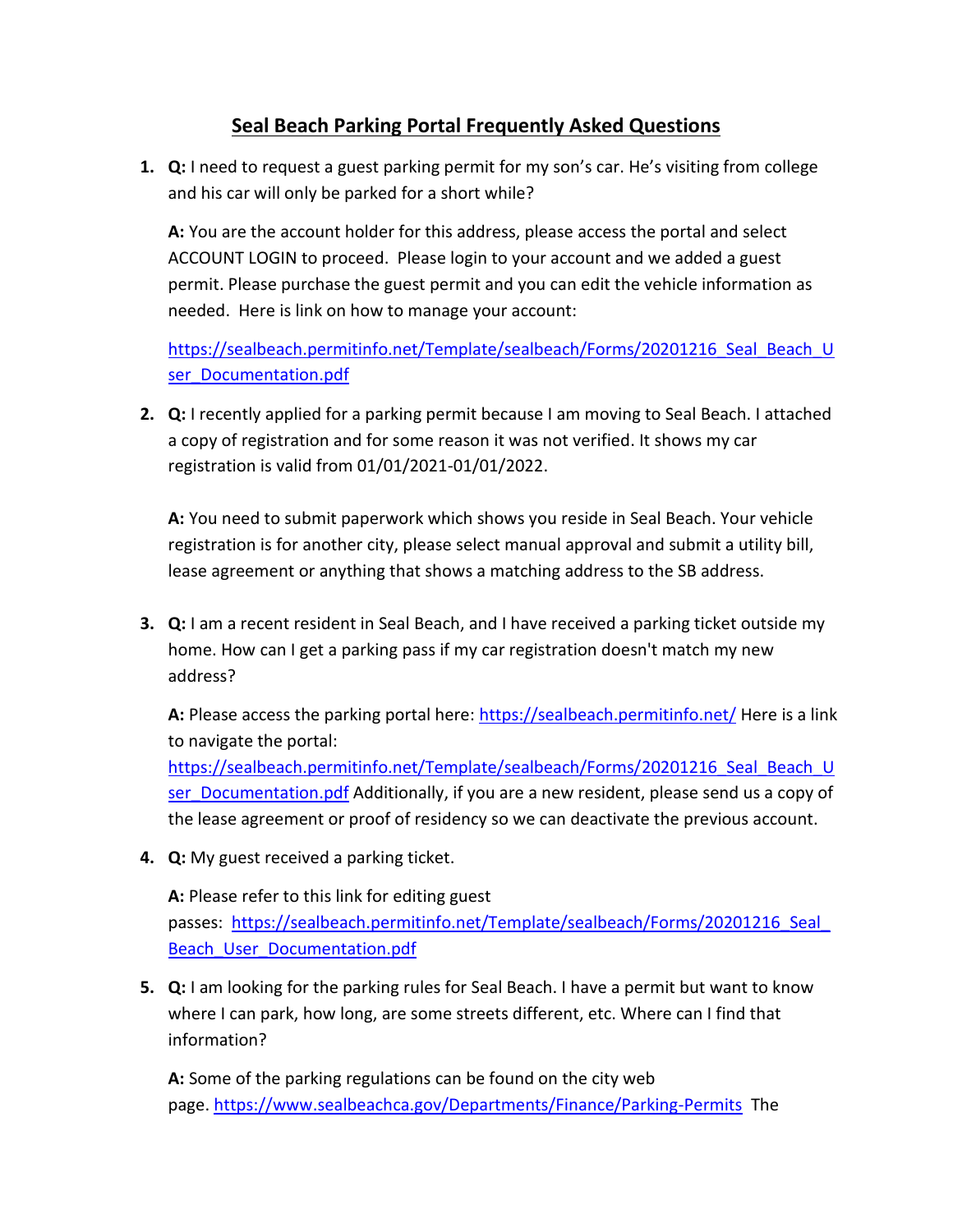residential and guest permits allow residents/guests to parked past the posted time limits on the city streets, EXCEPT for Main Street, Beach Lots, and Meter Lots. They do not allow for people to ignore the street sweeper or other official city posted signs.

**6. Q:** Hi I recently moved to seal beach and am looking to purchase a parking permit. My address isn't found on the website.

**A:** As a new resident please provide your lease agreement. Once verified we will deactivate the previous tenants account so you can access the address.

**7. Q:** I'm a seal beach resident wanting a beach parking pass.

**A:** If you are new tenant, please provide a copy of the lease agreement. Once confirmed we will deactivate the previous account, which will give you access to the address. Also, please check with any roommates in the same unit as there is only one account per address.

**8. Q:** I'm trying to get a residential parking pass for my son's truck. Every time I enter our home address it comes up as "NO RESULTS FOUND".

**A:** Please make sure you are selecting ACCOUNT LOGIN on the Home Screen of the portal. Once you are in your account simple select Add Permit and proceed.

**9. Q:** I live on a one hour only street, what happens if I want to have more than one guest parking permit? I'm hoping to have a small holiday gathering, but where would the guests park?

**A:** You can purchase 1 additional guest permit. If you are going to have more than 2 guests you will have to locate additional parking either paid parking in the beach lots, or no timed parking on Central Ave. We do not offer temporary parking. If you are having an event and received a city permit, which included parking then you will be notified and provided with the 1-day parking passes. This is rule for all residents within Seal Beach.

**10. Q:** I purchased a residential parking permit, but I didn't see any information on where to pick up the permit. Does it come through mail, or do I have to go somewhere to pick it up?

**A:** All permits are virtual, meaning there are no physical passes. Resident permits are based off the license plate entered into the portal.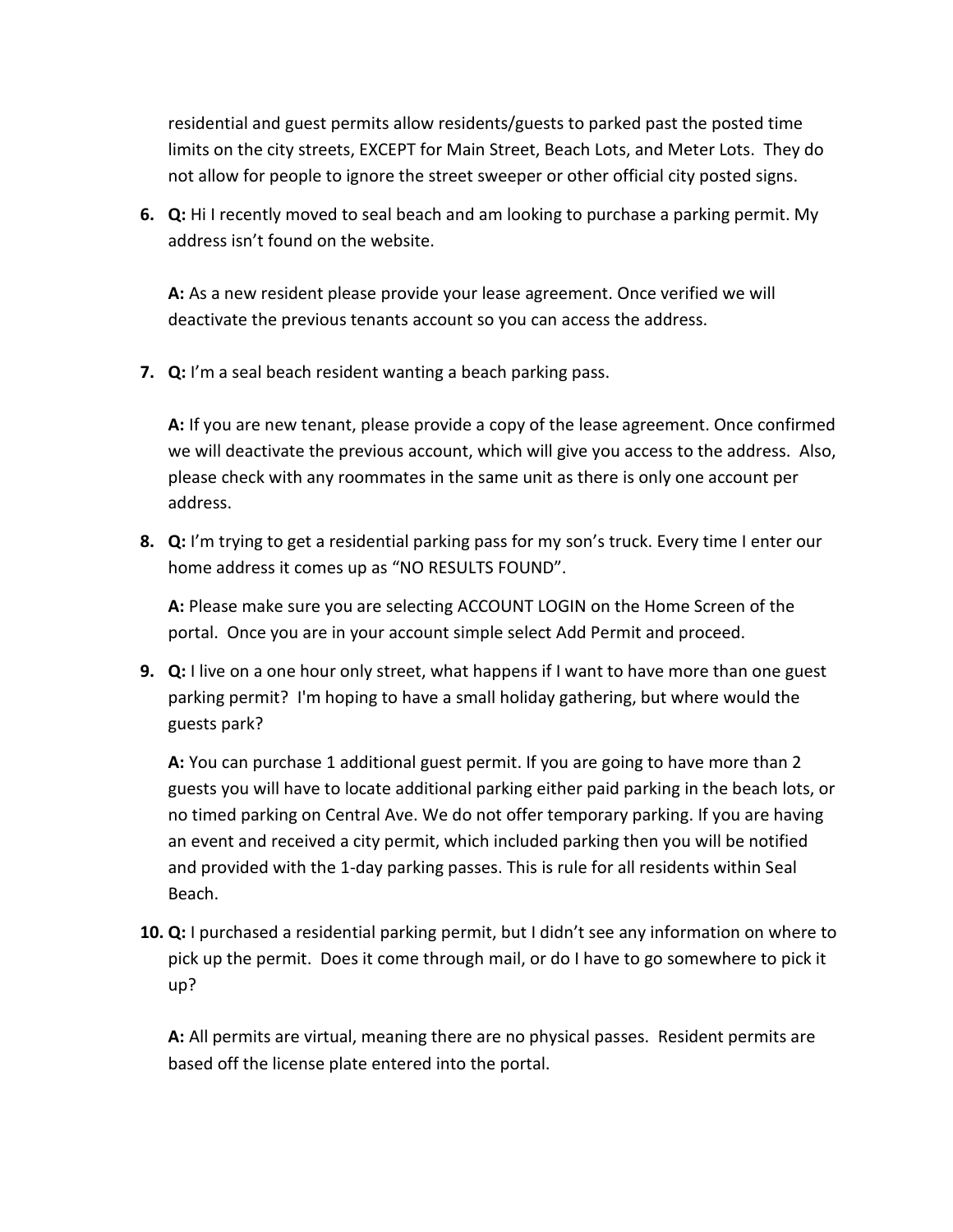**11. Q:** I tried to add a guest pass to my existing account and was unable.

**A:** Here is link on how to manage your guest

pass; [https://sealbeach.permitinfo.net/Template/sealbeach/Forms/20201216\\_Seal\\_Be](https://sealbeach.permitinfo.net/Template/sealbeach/Forms/20201216_Seal_Beach_User_Documentation.pdf) ach User Documentation.pdf

**12. Q:** I have a new car and I'm trying to remove my old vehicle from the permit and update it with my new vehicle information. When I hit remove, nothing happens. I've tried refreshing logging out and logging back in. Not sure what I'm missing. Is it possible for me to come to police station and just have somebody take care of it? In addition, I have a parking ticket that I need to pay, assuming I can do both at once?

**A:** Resident passes are nontransferable as it is explained on the portal. You are always welcome to come in person and purchase a new permit and pay for your parking ticket at the same time.

**13. Q:** I have a couple resident parking permits for old town seal beach. I recently changed the vehicle info for one of them since we got a new car a couple weeks ago. I went to the parking portal to check it out and not only is the old car info back in there, but I also can't change anything to update to the new car again. Is there something wrong with the portal?

**A:** Resident passes are not transferable, only guest permits can change.

**14. Q:** I'm trying to get a parking guest pass.

**A:** Simply login and complete the payment and it will be active. Here is the link on how to manage and edit the guest pass.

https://sealbeach.permitinfo.net/Template/sealbeach/Forms/20201216 Seal Beach U ser Documentation.pdf

**15. Q:** I have just gotten a parking permit approved, since it's my first time I have a few questions. Is there anything I need to display in my car? Can I park on any street regardless of the time limit on street signs? (except for street sweeping days).

**A:** All permits are virtual, so there are no passes. The permit is good for timed parking on city streets. It will not allow you to ignore the posted street sweeper, not valid in the beach or meter lots and not accepted on Main Street.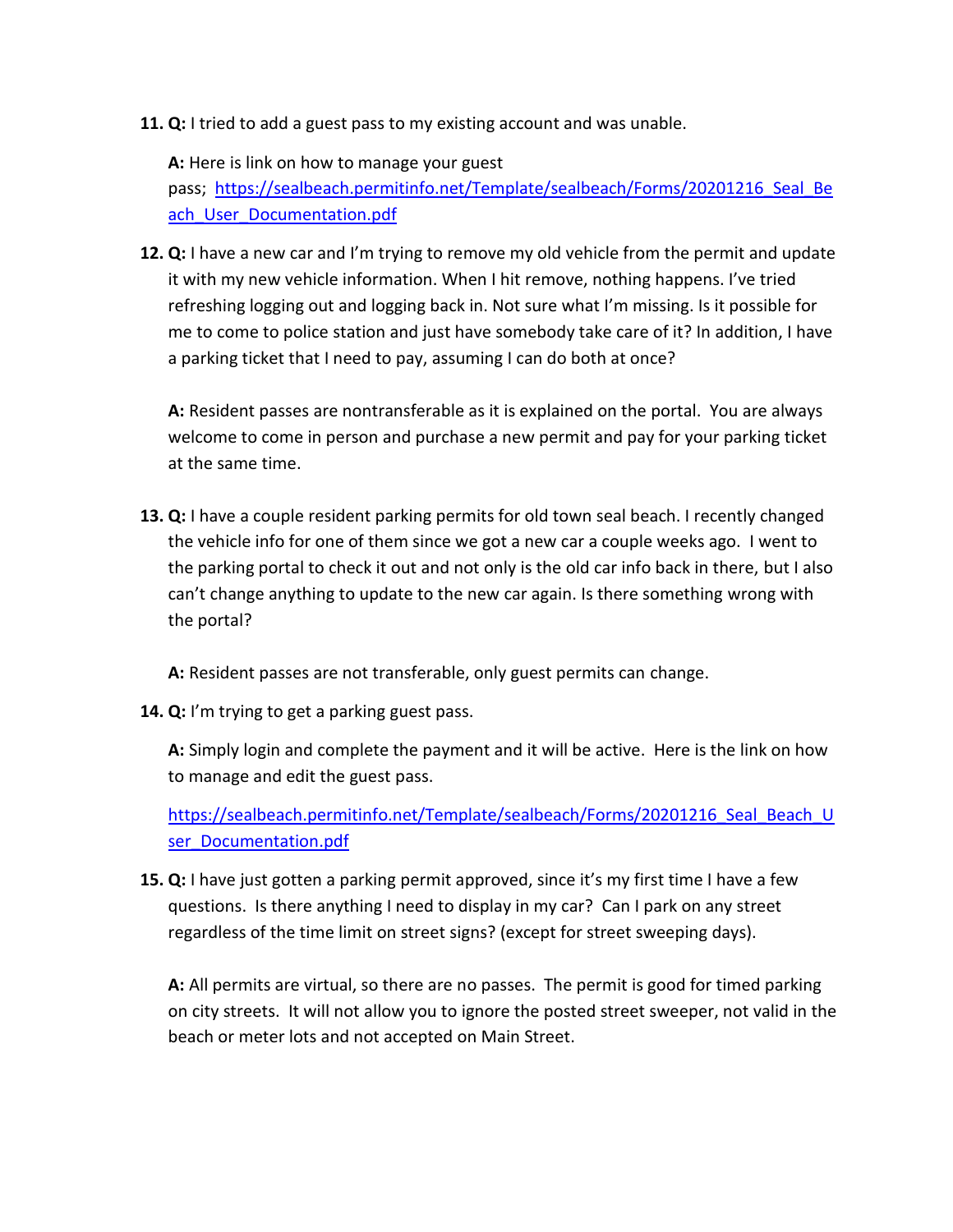**16. Q:** We were just issued Disabled plates; do we need to get a parking permit or is there an exemption?

**A:** With disabled plates you are good to park with no permit in timed parking.

**17. Q:** I was approved for a resident parking permit. I log in to my account to pay the 20 dollars and it won't recognize my address.

**A:** Please login to your account, by selecting ACCOUNT LOGIN on the main page. Then place the permit in the shopping cart, to complete the payment. If are still having issues you can pay in person at the Police Department by Credit card or cash (exact change).

**18. Q:** I'm contacting you from Property Management, we have a new tenant needing a permit and it will not let him.

**A:** Thank you for the information. Please contact us on the start of the lease, we can then make the address accessible for the new tenant, as the current tenant still has legal rights to the address and permit(s). As posted on the portal, there is only one account per address. In the matter of roommates, they need to pick the account holder who will manage the portal. Most have a universal username and password so all roommates can manage the passes as needed. However, that is up to each group. In some cases, the property owner or landlord have become the parking managers for their tenants, again that is up to each individual. Please remember to have the tenant contact us at the start of the lease at [Parking@sealbeachca.gov](mailto:Parking@sealbeachca.gov)

**19. Q:** I recently renewed my parking pass and have since replaced the registered vehicle. How can I transfer that pass to my new vehicle?

**A:** Please provide the old vehicle license plate and the new vehicle license plate, make, model, year and color. We can complete the transfer for you.

**20. Q:** My wife and I reside at 123 Main St. She applied for a resident parking permit for her car, paid and received account #999999. I would like a permit for my car. The website cannot find the address. How do I get a permit?

**A:** There is only one account permitted per address. Please log in to your wife's account first, then select request a permit.